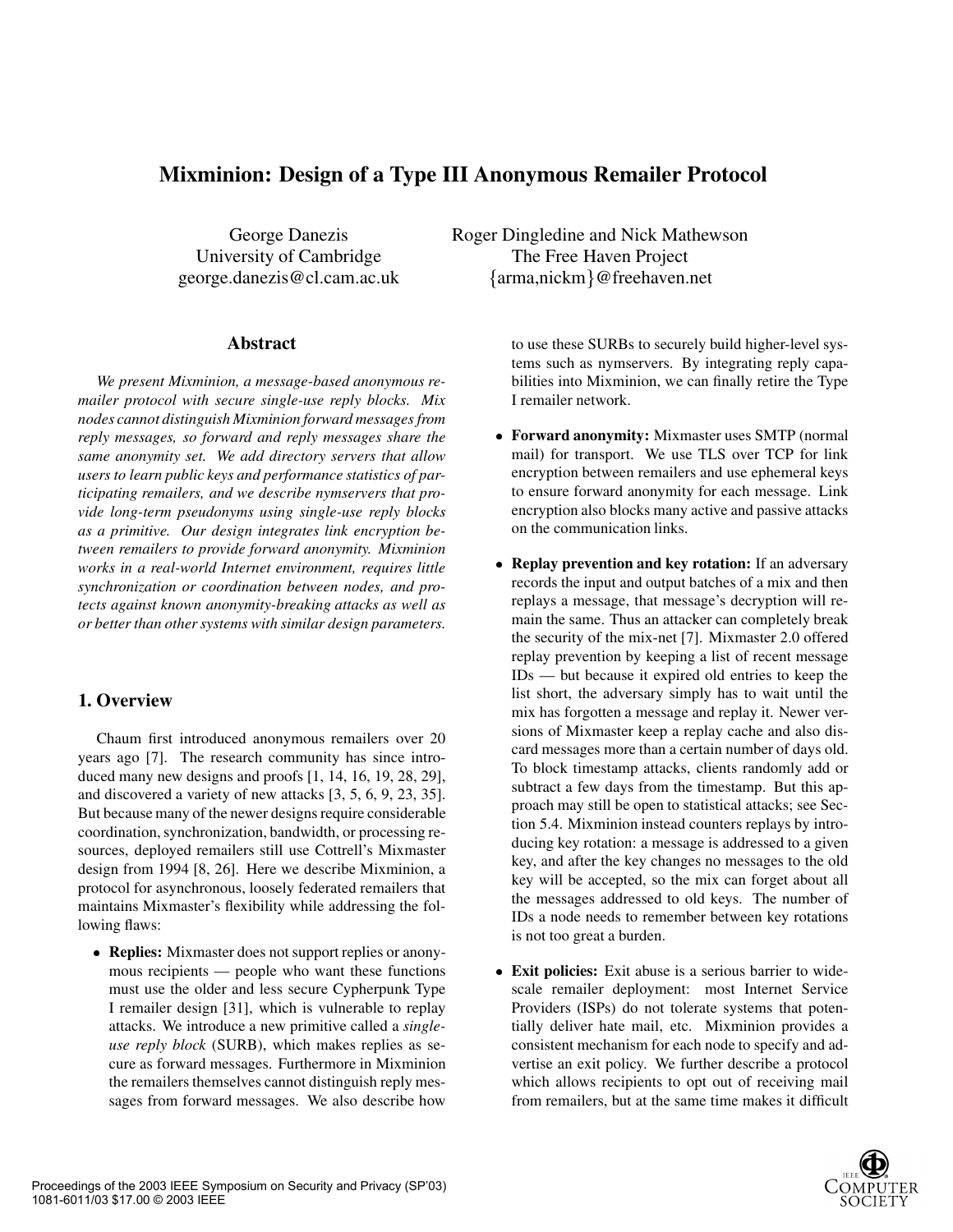for an adversary to deny service to interested recipients.

- **Integrated directory servers:** Mixmaster uses several *ad hoc* approaches to distribute information about remailer availability, performance, and keys. But the fact that users and remailers operate with different information introduces *partitioning* attacks. Mixminion uses a small group of synchronized redundant directory servers to provide uniform information about the network.
- **Dummy traffic:** Cottrell briefly mentions dummy messages in [8], but they are not part of the specification [26]. Mixminion uses a simple dummy policy for now, but because we use our own transport, we support many link padding and dummy traffic schemes.

We review mixes and mix-nets in Section 2, describe our goals and assumptions in Section 3, and then address the above list of improvements in Sections 4-7. We then summarize how our design stands up to known attacks, and conclude with a list of open problems.

#### **2. Background**

Chaum introduced the concept of using relay servers, or *mixes*, for anonymous communications [7]. Each mix has a public key which senders use to encrypt messages to it. The mix accumulates a batch of these encrypted messages, decrypts them, and delivers them. Because a decrypted output message looks nothing like the original encrypted input message, and because the mix collects a batch of messages and then sends out the decrypted messages in a rearranged order, an observer cannot learn which incoming message corresponds to which outgoing message. Chaum showed the security of a mix against a *passive adversary* who eavesdrops on all communications but is unable to observe the reordering inside the mix. Pfitzmann fixed a weakness in Chaum's original scheme based on the properties of raw RSA encryption [32].

However, trusting a single mix is dangerous: the mix itself could be controlled by an adversary. Therefore users send their messages through a series of mixes: if some of the mixes are honest (not run by the adversary), some anonymity is preserved. In some schemes, such as Mixmaster [26] and Babel [14], the sender chooses the mixes that make up her message's path. Specifically, when Alice wants to send an anonymous message to Bob through mixes  $M_1$ ,  $M_2$ , and  $M_3$ , she encrypts her message successively with the public keys of the mixes in reverse order. She includes routing information at each hop, so that each mix  $M_i$  receives the address of  $M_{i+1}$  along with the message intended for  $M_{i+1}$  (all encrypted under  $M_i$ 's public key).

A mix network where Alice chooses her route freely from all mixes is called a *free-route* network. Another approach is a *cascade* network, where senders choose from a set of fixed paths through the mix-net. Cascades can provide greater anonymity against an adversary who owns many mixes [6], but they are also more vulnerable to blending attacks such as trickle or flooding attacks [36]. Further, cascade networks arguably have lower maximum anonymity because the number of people Alice can hide among (her *anonymity set*) is limited to the number of messages the weakest node in her cascade can handle. In a free-route network, larger anonymity sets are possible because no single mix acts as a bottleneck: many mixes handle traffic in parallel as messages traverse the network. Mix cascade research includes real-time mixes [18] and web mixes [4].

More complex designs use zero-knowledge proofs and stronger assumptions to guarantee delivery or to detect and exclude misbehaving participants. These include flash mixes [16], hybrid mixes [17, 29], and provable shuffles [13, 28]. The properties of these designs are appealing, but they are often impractical since they assume fairly strong coordination and synchronization between the mixes and impose a heavy computational and communication overhead.

Some mix-net designs allow recipients to construct *reply blocks* that allow others to send messages to them without knowing their identities. A reply block contains only the routing portion of a message; the actual contents are appended by the user who eventually sends a message to the recipient. In this case the contents are effectively *encrypted* at each step in the path rather than decrypted. The recipient knows all the keys used in the reply block and can peel off all the layers of encryption when the message arrives. Such a design was first introduced by Chaum [7] and later extended in Babel [14]. However, Babel's replies are indistinguishable from forward messages only by passive observers — the mix nodes can still tell them apart. Babel's reply addresses are also multiple-use, making them less secure than forward messages due to replay vulnerabilities.

The first widespread public implementations of mixes were produced by contributors to the Cypherpunks mailing list. These "Type I" *anonymous remailers* were inspired both by the problems surrounding the anon.penet.fi service [15], and by theoretical work on mixes. Hughes wrote the first Cypherpunk anonymous remailer [31]; Finney followed closely with a collection of scripts that used Phil Zimmermann's PGP to encrypt and decrypt remailed messages. Later, Cottrell implemented the Mixmaster system [8, 26], or "Type II" remailers, which added message padding, message pools, and other mix features lacking in the Cypherpunk remailers.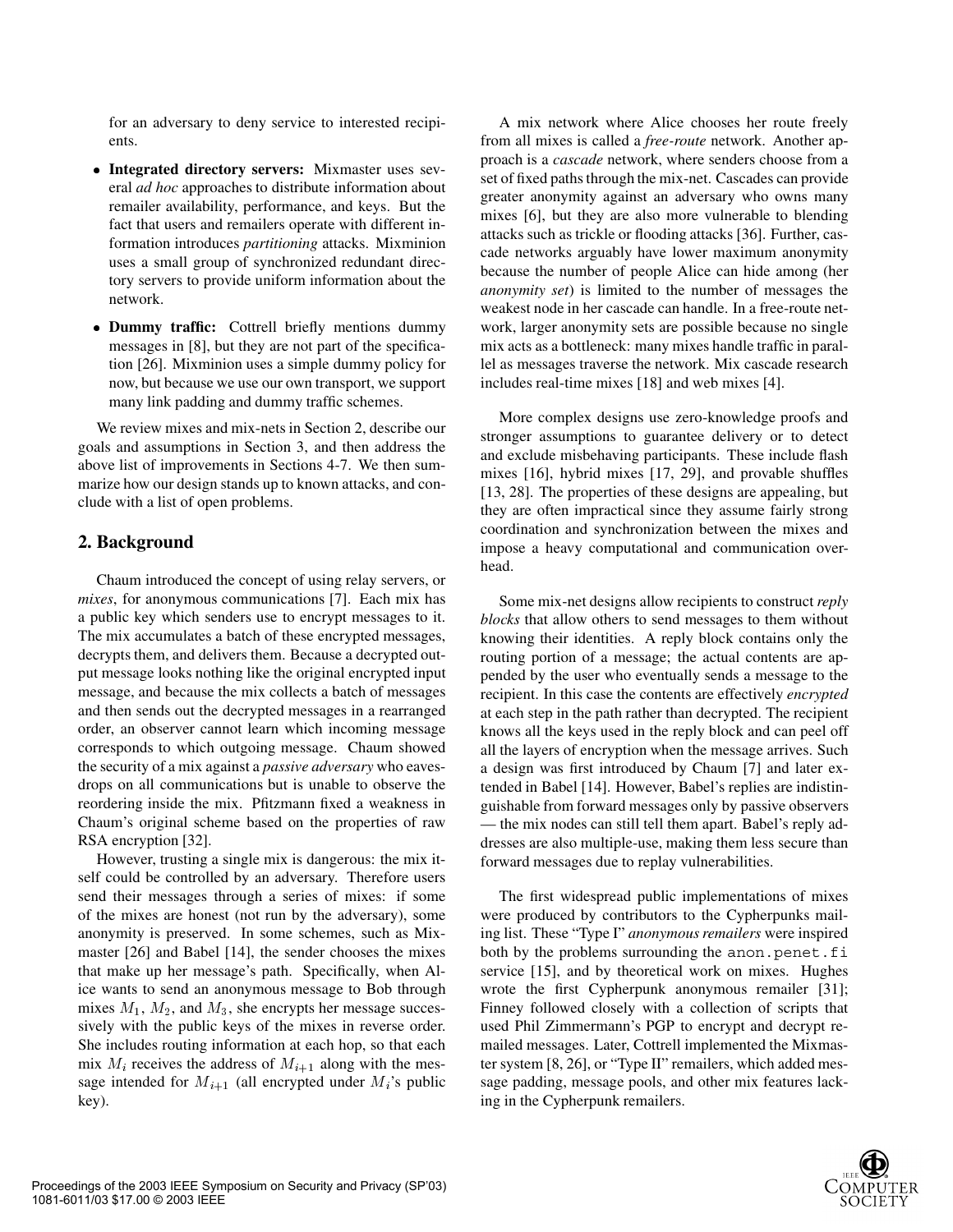#### **2.1. Known attacks against mix-nets**

Attacks against mix-nets aim to reduce the anonymity of users by linking anonymous senders with the messages they send, by linking anonymous recipients with the messages they receive, or by linking anonymous messages with one another [35]. Attackers may trace messages through the network by observing network traffic, compromising mixes, compromising keys, delaying messages so they stand out from other traffic, or altering messages in transit. They may learn a given message's destination by flooding the network with messages, replaying multiple copies of a message, or shaping traffic to isolate the target message from other unknown traffic. Attackers may discourage users from using honest mixes by making them unreliable. They may analyze intercepted message text to look for commonalities between otherwise unlinked senders. Finally, even if all other attacks are foiled, a passive adversary can mount a long-term *intersection attack* to correlate the times at which senders and receivers are active [6].

We discuss each of these attacks in more detail below, along with the aspects of the Mixminion design that provide defense. We provide a summary of the attacks and our defenses against them in Section 9.

## **3. Design goals and assumptions**

Mixminion brings together the current best practical approaches for providing anonymity in a batching messagebased free-route mix environment. We do not aim to provide a low-latency connection-oriented service like Freedom [37] or Onion Routing [39]: while those designs are more convenient for common activities like anonymous web browsing, their low latency necessarily implies smaller anonymity sets than with slower, message-based services. Indeed, we intentionally restrict the set of options for users: we provide only one cipher suite and we avoid extensions that would help an adversary partition the anonymity set. These assumptions lead to the following design goals:

First of all, the system must be *simple to deploy*. Past systems have never found it easy to get a reliable group of mix operators to run long-lived servers. Mixminion must add as few technical barriers as possible. Thus our protocol uses clock synchronization only to notice when a mix's key has expired, achieves acceptable performance on commodity hardware, requires little coordination between servers, and can automatically handle servers joining and leaving the system.

Furthermore, the system must be *simple for clients*. Because software adoption has also been a barrier to past systems, we attempt to make the requirements for senders and receivers as low as possible. Thus, only users who receive anonymity from the system must run special software – that

is, users should be able to receive messages from anonymous senders and send messages to anonymous recipients with a standard email client. (Non-anonymous recipients receive messages via e-mail; non-anonymous senders using reply blocks send messages via e-mail gateways.) Users must also be able to send and receive anonymous messages using only commodity hardware. Finally, although users with persistent network connections are necessarily more resistant to intersection attacks than users with intermittent connections, the system must offer the latter users as much anonymity as possible.

We choose to *drop packet-level compatibility with Mixmaster* and the Cypherpunk remailer systems in order to provide a simple extensible design. We can retain minimal backwards compatibility by "remixing" Type II (Mixmaster) messages inside Type III (Mixminion) messages, thus increasing anonymity sets in the Type III network. (A Type II message traveling between backward-compatible Type III remailers is encrypted to the next remailer in the chain using its Type III key, and sent as a Type III encrypted message. The recipient decrypts it to reveal the Type II message.)

For our *threat model*, we assume a well-funded adversary who can observe all traffic on the network; who can generate, modify, delete, or delay traffic on the network; who can operate mixes of its own; and who can compromise some fraction of the mixes on the network. Our adversary tries to link senders and receivers, to identify the sender or receiver of a given message, or trace a sender forward (or a receiver backward) to its messages.

The Mixminion design tries to make it as hard as possible for an adversary observing the network to gain any additional information about communicating partners beyond its *a priori* belief. It does this by providing very little information to outside observers, and intermediate nodes, to avoid intersection attacks. In particular, even intermediary nodes are not aware of the actual route length (which can be as long as 32 hops) or their position in the network. Furthermore, the processing for replies is exactly the same as for normal messages, and it is therefore difficult to partition the anonymity sets by distinguishing between them.

#### **4. The Mixminion Mix-net Design**

Mixminion uses a free-route mix-net just like Mixmaster [26] and Babel [14]. Mixminion's principal difference from earlier mix-net designs is the mechanism it uses to support reply messages with the same processing machinery as forward messages, while at the same time resisting the attacks described above.

Mixminion does not implement reusable reply blocks, such as those in the Cypherpunk remailer and in Babel. They are convenient, but they pose a security risk – by their very nature they let people send multiple messages through

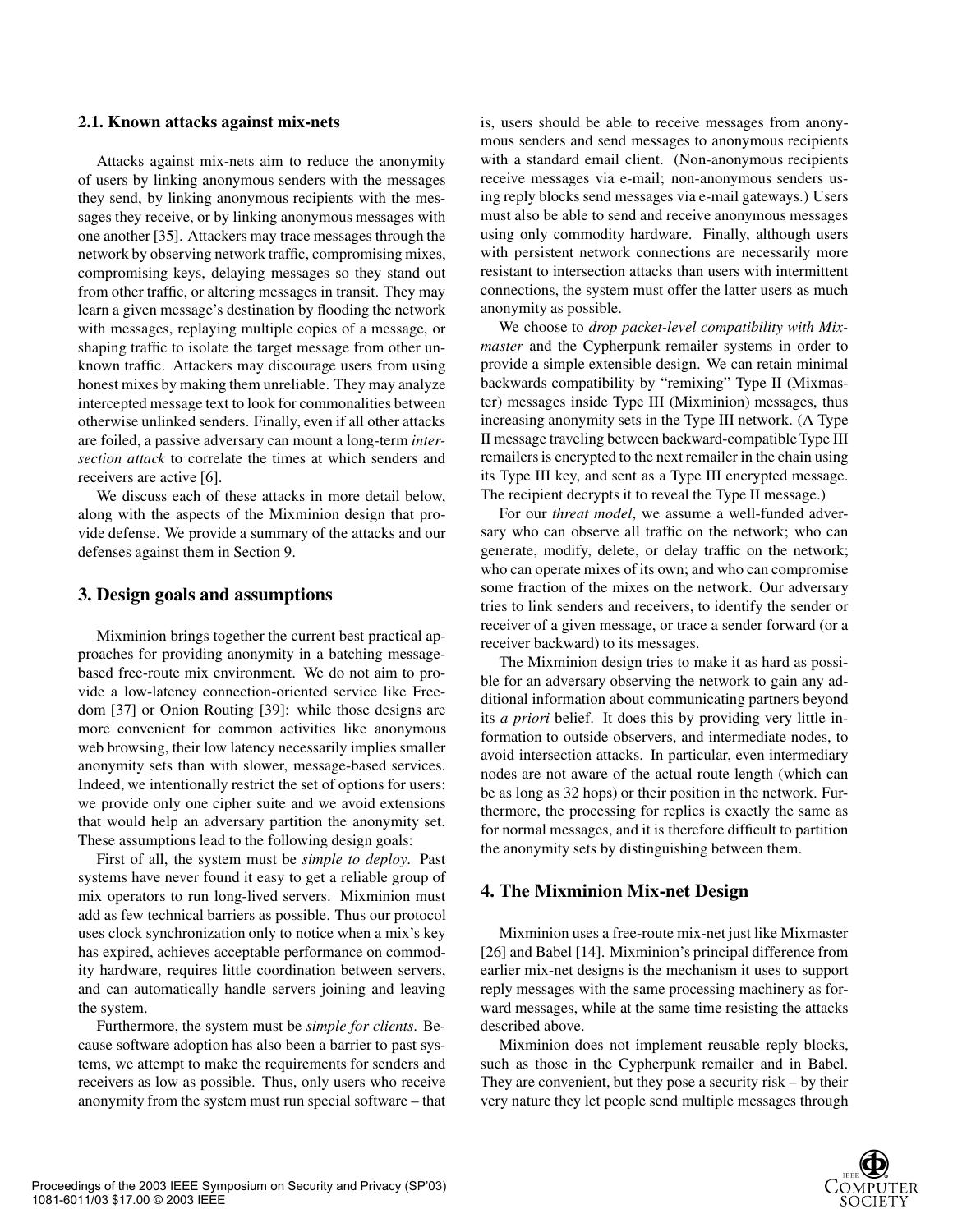them. An attacker can use this property to trace the recipient's path: if two incoming batches both include a message to the same reply block, then the next hop must be in the intersection of both outgoing batches. To prevent these replays, Mixminion provides only *single-use* reply blocks (SURBs). Since replies may be rare relative to forward messages, and thus much easier to trace, the Mixminion protocol makes reply messages indistinguishable from forward messages even for the mix nodes. Thus forward and reply messages can share the same anonymity set.<sup>1</sup>

Mixminion's reply model requires anonymous recipients to keep one secret for each nym they maintain. The final header of the SURB includes a seed (symmetrically encrypted to that nym's secret), from which the recipient can derive all the secrets needed to strip the layers of encryption from the received message. The recipient keeps a separate secret for each nym in order to block attacks to link the nyms. For example, if Alice is talking to Bob and Charlie and guesses they are the same person, she might reply to Bob's mail using Charlie's reply block; if Bob responds as normal, her guess would be confirmed.

The rest of this section describes the mechanism for secure replies, its integration with the normal sender anonymous message delivery, and how we defeat tagging-related attacks.

#### **4.1. Recipient anonymity and indistinguishable replies**

Mixminion allows Alice to send messages to Bob in one of three ways:

- 1. **Forward** messages where only Alice remains anonymous.
- 2. **Direct Reply** messages where only Bob remains anonymous.
- 3. **Anonymized Reply** messages where Alice *and* Bob remain anonymous.

The fact that forward messages are indistinguishable from replies, however, makes it more difficult to prevent *tagging attacks*. Since the author of a SURB cannot predict the message that will be attached to it, a hash of the entire message cannot be included in the SURB. Therefore, since we choose to make forward messages and replies indistinguishable, we cannot include hashes for forward messages either. Tagging attacks, and our approach to preventing them, are discussed in more detail in Section 4.2.

Messages are composed of a header section and a payload. We divide a message's path into two *legs*, and split



**Figure 1. Header configurations for different anonymity functions**

the header section correspondingly into a main header and a secondary header. Each header is composed of up to 16 subheaders, one for each hop along the path. Each subheader contains a hash of the remainder of its header as seen by that mix, so we can do integrity-checking of the path (but not the payload) within each leg. Each subheader also contains a master secret, used to derive a symmetric key for decrypting the rest of the message. To make sure that the hash matches even though each hop must repad the header to maintain constant message length, we need to add predictable padding to the end of the header: the mix appends an appropriate number of zero bits to the header after message decryption, and decrypts those also. A security proof for a simplified version of this approach is given in [25].

Each subheader also includes the address of the next node to which the message should be forwarded, along with its expected signature (identity) key fingerprint — the mix refuses to deliver the message until the next hop has proved its identity.

For forward messages, Alice provides both legs. For anonymous replies, Alice uses Bob's reply block as the second leg, and generates her own path for the first leg. To send a direct reply, Alice can use an empty second leg, or send the reply block and message to a mix that can wrap them for her. Figure 1 illustrates the three options.

When Alice creates her message, she encrypts the secondary header with a hash of her payload (as well as the usual layered onion encryptions). Alice's message traverses the mix-net as normal (every hop pulls off a layer, verifies the hash of the current header, and puts some junk at the end of the header), until it gets to a hop that is marked as a *crossover point*. This crossover point performs a "swap" operation: it decrypts the secondary header with the hash of the current payload, and then swaps the two headers. The swap operation is detailed in Figure 2 — specifically, the normal operations done at every hop are those above the dotted line, and the operations performed only by the crossover point are those below the dotted line. We use



<sup>&</sup>lt;sup>1</sup>Note that replies are still weaker than forward messages: an adversary can successively force intermediate mixes to reveal the next hop of the reply block until its originator is reached.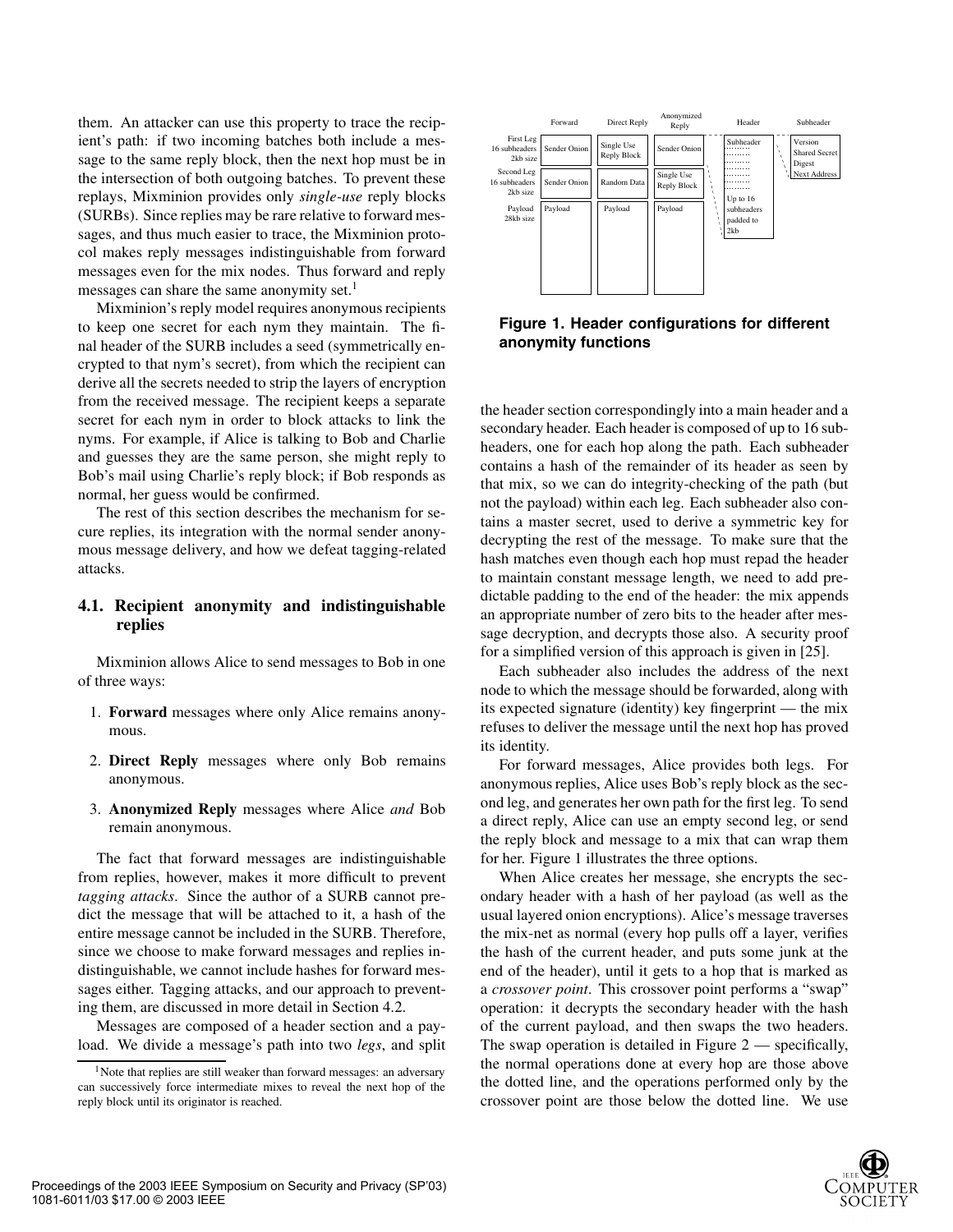

**Figure 2. Operations performed by the "swap" method**

a keyed encryption primitive, labeled "LBC" (for Large-Block Cipher), to encrypt the second header and the payload. This primitive needs to have certain properties:

- The LBC operation must preserve length.
- Without knowing the key, it should be impossible to recognize the decryption of a modified block, or to predict the effect of a modification on the decrypted block.
- The decryption and encryption operations should be equally secure when used for encryption.

To fulfill the above requirements we use a variablelength block cipher adapted to the length of the payload that is, a cipher that acts as a permutation on a block the size of its input (a header or the payload). One candidate is LI-ONESS [2]. The cryptographic property required is that of a super-pseudo-random permutation (a.k.a. strong pseudorandom permutation) or SPRP [20].<sup>2</sup> Thus if any bit of the encrypted material is changed, the decryption will look like random bits. An SPRP is also equally secure in the encryption and decryption directions. In the following section, we describe how this approach helps protect against tagging.

#### **4.2 Defenses against tagging attacks**

To motivate the Mixminion design, we describe an attack that works against many mix-net protocols, including Mixmaster and Babel.

A *tagging attack* is an active attack in which a message is modified by altering part of it (for example by flipping

bits) so that it can be recognized later in the path. A later mix controlled by the attacker can recognize tagged messages because the header or the body does not conform to the expected format when decrypted. Also, the final recipient can recognize a tagged message for which the payload has been altered. Thus, an attacker can use tagging to trace a message from the point at which it is tagged to the point at which the corrupted output appears.

Checking the integrity of hop headers individually is not sufficient to prevent tagging attacks. For example, in Mixmaster each hop header contains a hash of the other fields in that header [26]. Each mix in the path checks the integrity of its own header and drops the message immediately if it has been altered. However, an attacking mix can still alter a header that will be decrypted only after several more hops, and so tagging attacks are still possible.

The most straightforward way to prevent tagging attacks is to verify the integrity of the whole message at every hop. For forward messages, then, the padding added to a message must be derived deterministically, so that it is possible to calculate authentication tags for the whole message at each hop. But the situation becomes more complicated when reply messages are introduced – the payload and the reply block are created by different users. It is impossible for the creator of the SURB to include in the header a checksum of a message he does not yet know. Therefore conventional techniques such as semantically secure or randomized encryption, that make sure an adversary does not gain any information by sending malformed messages to the mix (since the mix acts as a decryption oracle), cannot be used.

Mixminion uses a hybrid strategy to protect against such attacks: we use cryptographic checksums to protect the headers, and the "swap" step described above insures that the addressing information contained in the headers is destroyed if the payload is modified by an adversary.

If the Mixminion design did not require the crossover point, an adversary could mount a tagging attack by modifying the payload of a forward message as it leaves Alice and recognizing it later when it reaches Bob. For example, if our encryption mechanism were an ordinary countermode cipher, an adversary might alter a specific byte in the payload of a message entering the mix-net. Since many of the outgoing messages will be in part predictable (either entirely plaintext, or with predictable PGP header material), the adversary could later observe messages exiting the mix-net and look for payloads that have a corresponding anomaly at that byte. Other cipher modes such as Cipher Block Chaining (CBC) present comparable problems, since whole blocks would look like random bytes instead of the normal payload.

We use a large-block cipher as described in the previous section to minimize the amount of information an adversary



<sup>2</sup>The weaker PRP property may be sufficient, given that preventing replays limits the number of oracle queries to 1; this will need further analysis. In that case the simpler BEAR construction [2] could be used instead of LIONESS.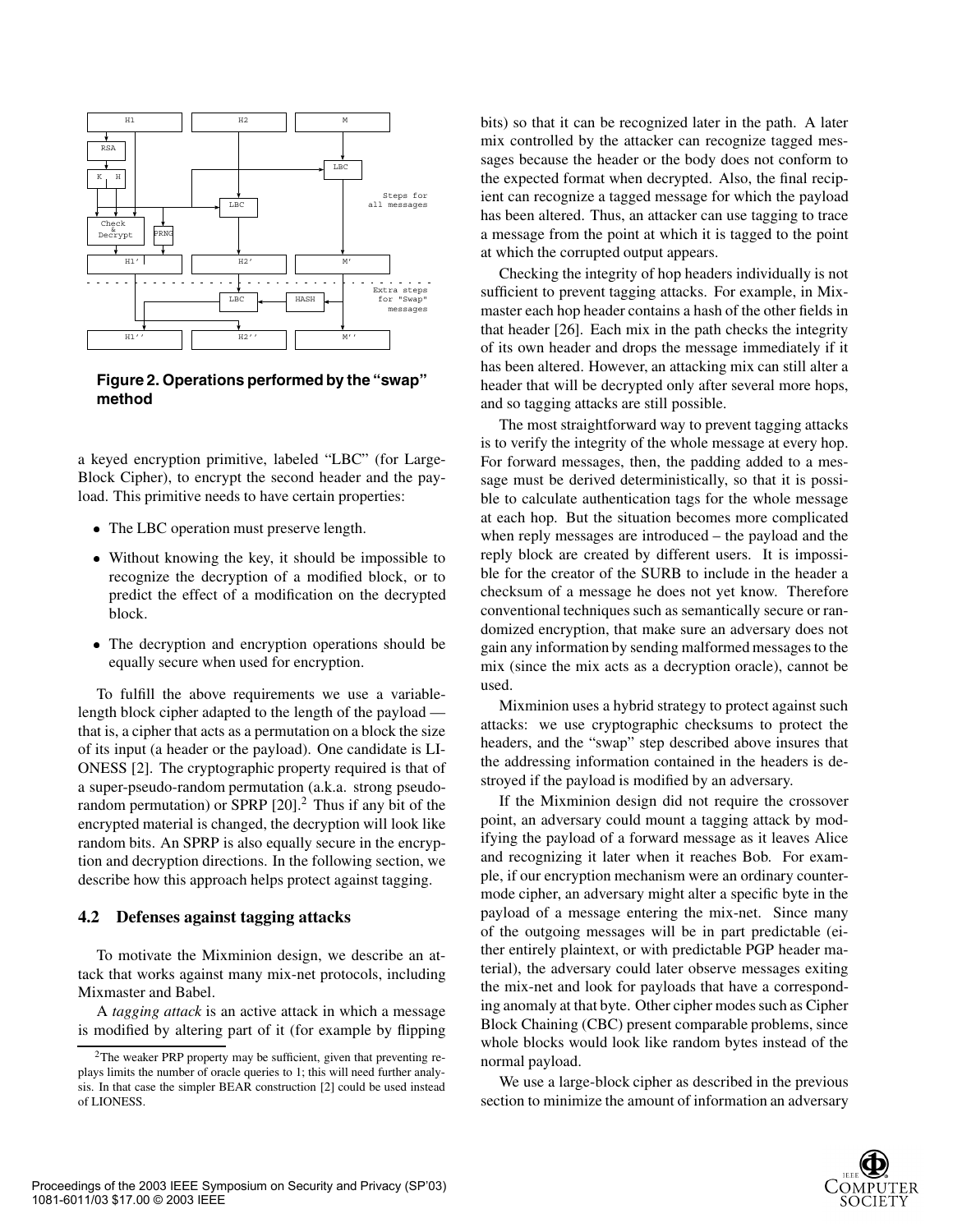can learn from tagging. If he tags a message leaving Alice, the payload will be entirely random when it reaches Bob. Thus, an adversary who tags a message can at worst turn the corresponding payload into trash (pseudorandom bit strings entirely unpredictable to the attacker).

We briefly considered introducing *cover-trash*, dummy messages designed to look like tagged messages, to frustrate these tagging attacks; but that problem is as complex as the dummy traffic problem [5]. Instead, we use the "swap" step at the crossover point to prevent the attacker from learning information from tagging attacks. The second header of the message, which contains the path to the final destination of the forward path, is encrypted by the sender with the hash of the payload that is to arrive at the mix. The mix then needs to perform the decryption and swap the first header for the second one. Our security argument has three cases:

- Forward messages: if the message is tagged during the first leg, the second header is unrecoverable, and so the adversary cannot learn the intended destination of the message. If the message is tagged during the second leg, then the first leg has already provided anonymity, and so the adversary cannot learn the sender.
- Direct reply messages: since the decryption algorithm provides secrecy equivalent to encryption, the effect is similar to *encrypting* the payload at each step along a reply block. Only the recipient can learn, after peeling off all layers, whether the message has been tagged. Thus tagging attacks are useless against direct reply messages.
- Anonymized reply messages: as with forward messages, if the first leg is tagged the second header is unrecoverable — so an adversary will never learn that the message was addressed to a reply block. And as with direct reply messages, only the recipient can learn if the second leg is tagged.

While direct reply messages do not need a crossover point in the path (the adversary can never observe his tag), forward messages still need a crossover point to prevent end-to-end tagging. But since the first leg either provides sufficient anonymity or destroys the information about the second leg, the second leg in a forward message can be short. At the extreme, the first hop in the second header could directly specify the message recipient. However, the choice of crossover point can still reveal information about the intended recipient (imagine that some mixes only allow outgoing mail to local addresses; if such a node gets a crossover message that has been trashed, it might guess that the recipient is one of the local addresses), and so we recommend that the second leg be at least a few hops long. We use a path length of 4 hops per leg, but with only 2 hops in the second leg of a forward message.

It is worth noting that while semantically secure encryption cannot be used directly to solve the problem of tagging attacks in Mixminion, the structure of the operations performed on the message as it travels through the network is similar to the Luby-Rackoff [20] structure. In particular the fact that the header depends on the body and *vice versa* makes sure that if the message is tagged in any way it will become entirely different from what was intended, and its contents will provide no information at all to an attacker. Mixminion is the first system, to our knowledge, to achieve this property by distributing the operation of a cipher across many nodes of a mix network.

No mix except the crossover point can get any information distinguishing forward messages from replies. While the crossover point cannot be certain whether the message that it is processing is a forward message or a reply, it does gain partial information because crossover points are less frequent on forward paths, and therefore a message which is crossing-over is more likely to be a reply message.

#### **4.3. Multiple-message tagging attacks**

The above design is still vulnerable to a subtle and dangerous attack. If Alice sends a group of messages along the same path, the adversary can tag some of those message as they leave Alice, recognize the pattern (number and timing of tagged and untagged messages) at the crossover point, and observe where the untagged ones go. With some assumptions about our adversary, we can reduce this attack to a traffic confirmation attack we're already willing to accept: when Alice sends a bunch of messages, the adversary can count them and look for the pattern later. He can also drop some of them and look for resulting patterns.

The adversary can only recognize a tag if he happens to own the crossover point that Alice chooses. Therefore, Alice picks  $k$  crossover points for her messages;<sup>3</sup> to match a tag signature with certainty, an adversary would have to own all  $k$  crossover points. (And even then, it seems harder as the subsets of her messages would overlap with subsets of messages from other senders.)

The key here is that when the adversary doesn't own a given crossover point, tagging messages destined for that crossover is equivalent to dropping them. The crossover point in question simply doesn't deliver the message to the second leg. Therefore, if the adversary doesn't own most of the crossover points that Alice chooses, a successful multiple-message tagging attack seems infeasible. We leave a security analysis of the multiple-paths idea to future work, but see Section 8.

<sup>3</sup>We can prevent the adversary from using divide-and-conquer on Alice's groupings if Alice uses a hybrid path starting with a short cascade — so even if the adversary tags a subset of the messages he doesn't know (unless he owns the whole cascade) the groupings of tagged messages.

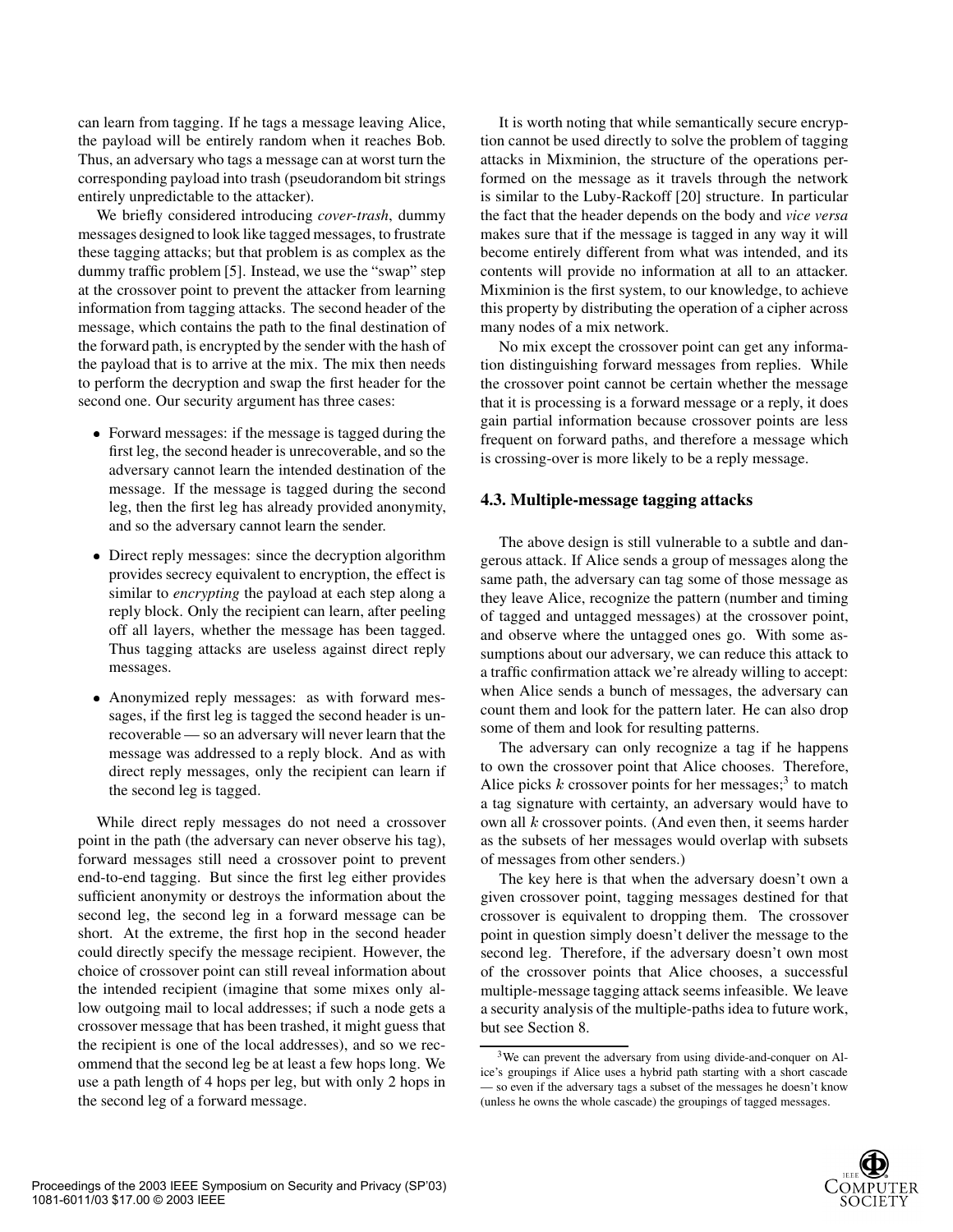## **5. Other design decisions**

### **5.1. Forward secure link encryption and its benefits**

Unlike remailer Types I and II that used SMTP [33] (ordinary Internet e-mail) as their underlying transport mechanism, Mixminion clients and nodes communicate using a forward secure encrypted channel based on TLS [10]. TLS allows the establishment of an encrypted tunnel using ephemeral Diffie-Hellman key negotiation. In order to guarantee that the receiving end is the one intended by the creator of the anonymous message, the receiving node signs the ephemeral key. As soon as a session key has been established, the parties destroy their Diffie-Hellman keys and begin sending messages through the tunnel. After each message, the parties perform a standard key update operation to generate a fresh session key and delete the old key material. Key updates don't require any asymmetric encryption techniques, and so are relatively fast.

The purpose of link encryption is to provide forward secrecy: once the ephemeral link keys have been deleted, not even the nodes that exchange messages can decrypt or recognize messages that might have been intercepted on the links. This makes it impossible to comply with demands for decryption of past traffic that might be served in some jurisdictions, and limits the impact of server compromise on the anonymity of messages already delivered. Even if an attacker manages to get hold of the session key at a particular point he would have to observe all subsequent traffic to be able to update his key appropriately.

Additionally link encryption makes active and passive attacks on the network links more difficult. Since a message tells each mix the identity of its successor in the path, it is difficult for an attacker to mount a man-in-the-middle attack to modify messages, inject messages to a node as if they were part of the normal communications, or delete messages. An additional *heartbeat* signal in the TLS tunnel could be used to complicate message delaying attacks.

The encrypted channel offers only limited protection against traffic analysis. Encrypted links between honest nodes prevent an adversary from recognizing even his own messages, but without link padding, he can still measure how much traffic is being transmitted.

As a fringe benefit, using a separate link protocol makes it easier to deploy relay-only mixes — such nodes simply omit SMTP support, as the next section discusses.

#### **5.2. Message types and delivery modules**

Once a Mixminion packet reaches the final mix in its path, it must either be delivered to its intended recipient, dropped if it is an intra-network dummy message, or processed further if it is a remixed Type II packet. In order to support different kinds of delivery, the header includes a type code for the action to be taken to deliver the message. A few types — such as 'dummy', 'SMTP', and 'local delivery' — are specified as a part of the Mixminion standard. Others may be added by future extensions to implement abuse-resistant exit policies (see Section 5.3), to administer nymservers (see Section 7), to publish anonymously to Usenet, to relay messages to older remailers, or to support other protocols.

Nearly all delivery methods require additional information beyond the message type and its payload. The SMTP module, for example, requires a mailbox.<sup>4</sup> This information is placed in a variable-length annex to the final subheader.

The types each mix supports are described in a *capability block*, which also includes the mix's address, long-term (signing) public key, short-term (message decryption) public key, remixing capability, and batching strategy. Mixes sign these capability blocks and publish them on directory servers (see Section 6). Clients download this information from the directory servers.

The possibility of multiple delivery methods doesn't come free: their presence may fragment the anonymity set. For example, if there were five ways to send an SMTP message to Bob, an attacker could partition Bob's incoming mail by guessing that one of those ways is Alice's favorite. An active attacker could even lure users into using a compromised exit node by advertising that node as supporting a rare but desirable delivery method. We believe these attacks do not provide an argument against extensibility *per se*, but rather argue against the proliferation of redundant extensions, and against the use of rare extensions.

#### **5.3. Exit policies and abuse**

One important entry in a node's capability block is its *exit policy*, that describes to which addresses and by which methods a mix node is prepared to deliver messages. Exit abuse is a serious barrier to wide-scale remailer deployment — rare indeed is the network administrator tolerant of machines that potentially deliver hate mail.

On one end of the spectrum are *open exit* nodes that will deliver anywhere; on the other end are *middleman* nodes that only relay traffic to other remailer nodes, and *private exit* nodes that only deliver locally. More generally, nodes can set individual exit policies to declare which traffic they will deliver: some may allow traffic only for local users; others may require other forms of traffic authentication [38].

Preventing abuse of open exit nodes is an unsolved problem. If receiving mail is opt-in, an abuser can forge an optin request from his victim. Indeed, requiring recipients to

<sup>4</sup>A *mailbox* is the canonical form of the "user@domain" part of an e-mail address. Mixminion uses only mailboxes in the protocol, because the other parts of an e-mail address could differ among senders who obtain an address from different sources, thus leading to smaller anonymity sets.

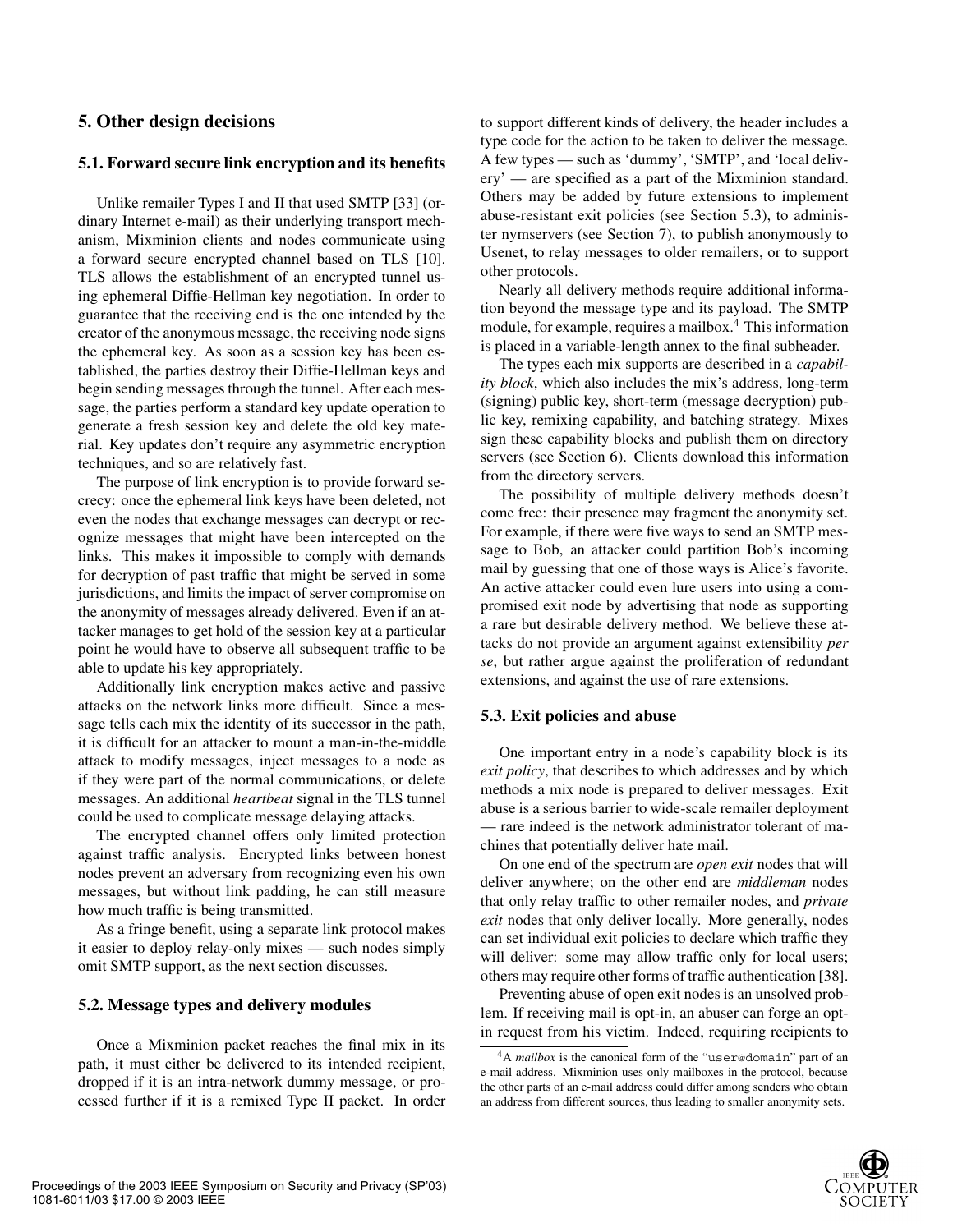declare their interest in receiving anonymous mail is risky — human rights activists in Guatemala cannot both sign up to receive anonymous mail and also retain plausible deniability. Similarly, if receiving mail is opt-out, an abuser can deny service by forging an opt-out request from a legitimate user. We use a compromise, where all users are assumed to want to receive mail, but each Mixminion message arrives with instructions on how to opt out. Specifically, the message includes a secret that must be used to authorize the opt-out. Thus adversaries who cannot read the victim's mail cannot forge an opt-out request. (We believe that restricting ourselves to such adversaries is reasonable. After all, adversaries strong enough to read the victim's mail can probably deny service to him in some other way. Users may also avoid this attack by running their own 'delivery-only' nodes, which would amount to an implicit opt-in.)

Of course, a mixture of open and restricted exit nodes will allow the most flexibility for volunteers running servers. But while a large number of middleman nodes is useful to provide a large and robust network, a small number of exit nodes still simplifies traffic analysis. In these attacks, the adversary observes both a suspected user and the network's exit nodes and looks for timing or packet correlations. The fewer exit nodes in the system, the easier it is for an attacker to observe them all. Thus, the number of available open exit nodes remains a limiting security parameter for the remailer network.

#### **5.4. Replay prevention,message expiration, and key rotation**

Mixmaster offers rudimentary replay prevention by keeping a list of recent message IDs. To keep the list from getting too large, it expires entries after a serverconfigurable amount of time. But if an adversary records the input and output batches of a mix and then replays a message after the mix has forgotten about it, the message's decryption will be exactly the same. Thus, Mixmaster does not provide the forward anonymity that we want.

Chaum first observed this attack in [7], but his solution (which is proposed again in Babel<sup>5</sup>) — to include in each message a timestamp that describes when that message is valid — also has problems. Specifically, it introduces a new class of partitioning attacks, where the adversary can distinguish and track messages based on timestamps. If messages have short lifetimes, then some legitimate messages will expire before they can be delivered. But if messages have long lifetimes, then messages near their expiration date will be rare, and an adversary can exploit this fact by intentionally delaying a message until near its expiration date. If he owns a mix later in the path he can recognize the message by its unusually late expiration date.

One way of addressing this partitioning attack is to add dummy traffic so that it is less rare for messages to arrive near their expiration date, but dummy traffic is still not wellunderstood. Another approach would be to add random values to the expiration date of each mix in the path, so an adversary delaying a message at one mix cannot expect that it is now near to expiring elsewhere in the path; but this seems open to statistical attacks.

We use a compromise solution that still provides forward anonymity. Messages don't contain any timestamp or expiration information. As in Mixmaster, each mix keeps hashes of the headers of all messages it has processed; but unlike Mixmaster, a mix only discards these hashes when it rotates its public key. Mixes should choose key rotation frequency based on their security goals and on the number of hashes they are willing to store, and advertise their key rotation schedules along with their public key information. (See Section 6.)

Note that this solution does not entirely solve the partitioning problem — near the time of a key rotation, the anonymity set of messages will be divided into those senders who knew about the key rotation and used the new key, and those who did not. Also note that while key rotation and link encryption (see Section 5.1) both provide forward security, their protection is not redundant. With only link encryption, an adversary running one mix could compromise another and use its private key to decrypt messages previously sent between them. Key rotation limits the window of opportunity for this attack.

#### **6. Directory Servers**

The Mixmaster protocol does not specify a means for clients to learn the locations, keys, capabilities, or performance statistics of mixes. Several *ad hoc* schemes have grown to fill that void [30], but as we explain below, it is important that all clients learn this information in the same way. (Omitting directory servers is not an option: without timely information, clients cannot respond to changes in the set of mixes, or to changes in mix keys.) Here we describe Mixminion directory servers and examine the anonymity risks of such information services.

In Mixminion, a group of redundant directory servers provide clients information about nodes' current keys, capabilities, and state. These directory servers must be synchronized and redundant: we lose security if clients have different information about network topology and node reliability. An adversary who controls a directory server could track certain clients by providing different information —



 $5$ Actually, Babel is vulnerable to a much more direct timestamp attack: each layer of the onion includes "the number of seconds elapsed since January 1, 1970 GMT, to the moment of message composition by the sender." Few people will be composing a message on a given second, so an adversary owning a mix at the beginning of the path and another at the end could trivially recognize a message.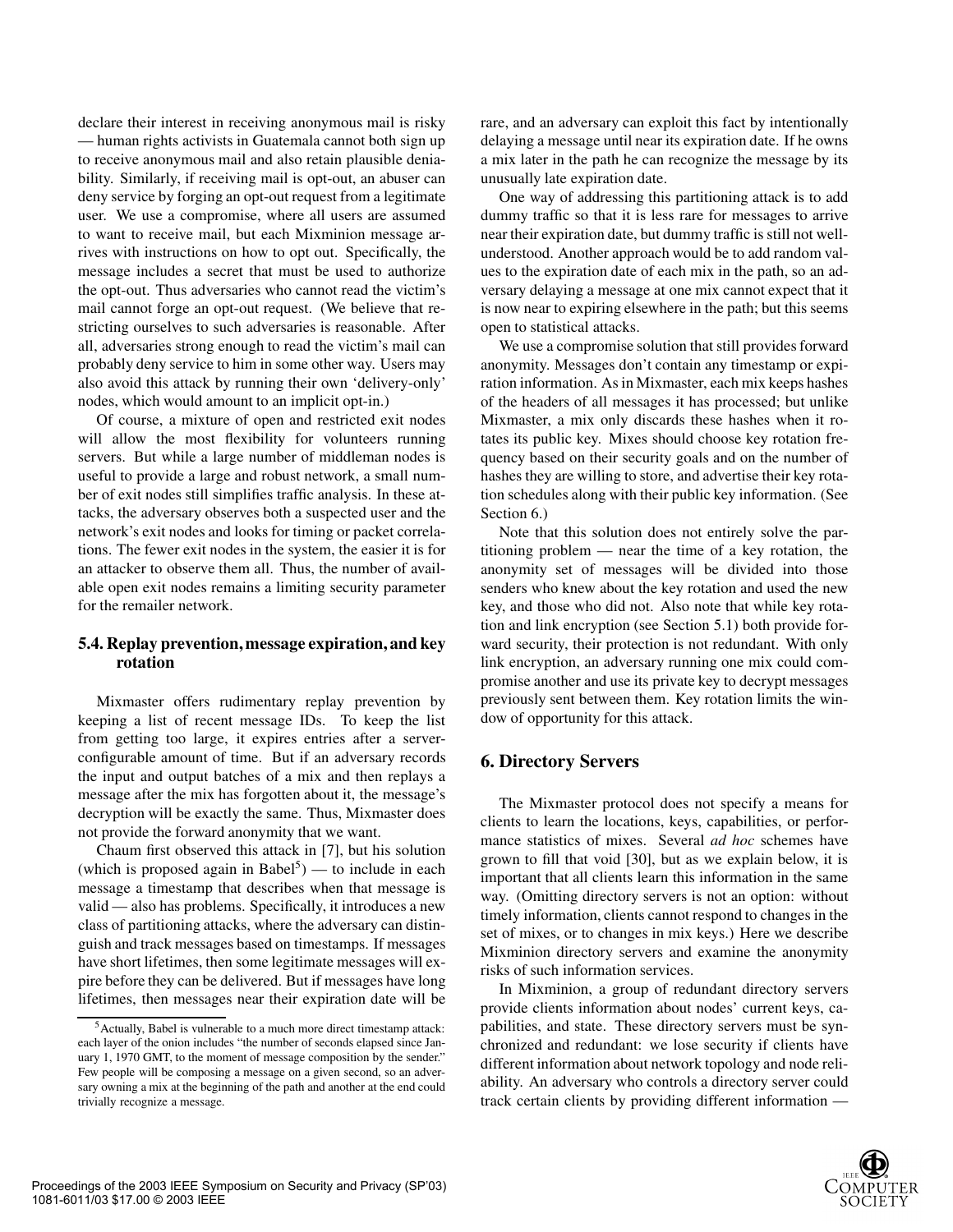perhaps by listing only mixes under its control, or by informing only certain clients about a given mix.

Moreover, an adversary without control of a directory server can still exploit differences among client knowledge. If Eve knows that mix  $M$  is listed on server  $D_1$  but not on  $D_2$ , she can use this knowledge to link traffic through M to clients who have queried  $D_1$ . Eve can also distinguish traffic based on any differences between clients who use directory servers and those who don't, between clients with up-to-date listings and those with old listings, and (if the directory is large and so is given out in pieces) between clients who have different subsets of the directory.

So it is not merely a matter of convenience for clients to retrieve up-to-date mix information. We must specify a directory service as a part of our standard. Thus Mixminion provides protocols for mixes to advertise their capability certificates to directory servers, and for clients to download *complete* directories.<sup>6</sup> Directory servers work together to ensure correct and complete data by successively signing certificate bundles, so users can be sure that a given mix certificate has been seen by a threshold of directory servers. While we require stronger synchronization and trust for the directory servers, we believe this is realistic because there will be far fewer of them than mix nodes, and they will be much more static.

But even if client knowledge is uniform, an attacker can mount a *trickle attack* by delaying messages from Alice at a compromised node until the directory servers remove some mix  $M$  from their listings — he can then release the delayed messages and guess that any messages still using <sup>M</sup> are likely to be from Alice. An adversary controlling many nodes can launch this attack effectively. Thus clients should download new information regularly, but wait for a given time threshold (say, an hour) before using any newlypublished nodes. Dummy traffic to old nodes may also help thwart trickle attacks.

Directory servers compile node availability and performance information by sending traffic through mixes in their directories. This is currently similar to the current ping servers [30], but in the future we can investigate integrating more complex and attack-resistant reputation metrics. But even this reputation information introduces vulnerabilities: for example, an adversary trying to do traffic analysis can get more traffic by gaining a high reputation [11]. We can defend against these attacks by building paths from a suitably large pool of nodes [12] to bound the probability that an adversary will control an entire path, but there

will always be a tension between giving clients accurate and timely information and preventing adversaries from exploiting the directory servers to manipulate client behavior.

# **7. Nym management and single-use reply blocks**

Current nymservers, such as nym.alias.net [22], maintain a set of  $\langle$ mailbox, reply block $\rangle$  pairs to allow users to receive mail without revealing their identities. When mail arrives to <bob@nym.alias.net>, the nymserver attaches the payload to the associated reply block and sends it off into the mix-net. Because these nymservers use the Type I remailer network, these reply blocks are *persistent* or *long-lived* nyms — the mix network does not drop replayed messages, so the reply blocks can be used again and again. Reply block management is much simpler in this model because users only need to replace a reply block when one of the nodes it uses stops working.

The Mixminion design protects against replay attacks by dropping messages with repeated headers — so its reply blocks are necessarily single-use. Nonetheless, there are still a number of approaches for building nymservers from single-use reply blocks.

In the first approach, nymservers keep a stock of reply blocks for each mailbox, and use a new reply block  $\alpha_i$  for each incoming message. Suppose Alice wants to register a pseudonym  $\alpha$  with signature and verification keys  $(S_{\alpha}, V_{\alpha})$ with the Nym server in order to receive messages from Bob. In this case, the parties communicate as follows:

$$
\alpha \to \text{Nym}: \{\text{Register}, \alpha, V_{\alpha}, \alpha_1 \dots \alpha_n\}_{S_{\alpha}}
$$
  
\n
$$
B \to \text{Nym}: \alpha, M
$$
  
\n
$$
\text{Nym} \to \alpha_i : M
$$
 (1)

As long as the owner of the pseudonym keeps the nymserver well-stocked, no messages will be lost. But it is hard for the user to know how many new reply blocks to send; indeed, under this approach, an attacker can deny service by flooding the mailbox to exhaust the available reply blocks and block further messages from getting delivered.

A more robust design uses a protocol inspired by e-mail retrieval protocols such as POP [27]: messages arrive and queue at the nymserver, and the user periodically checks the status of his mail and sends a sufficient batch of reply blocks so the nymserver can deliver that mail. In this case, the parties communicate as follows:

$$
\alpha \to \text{Nym} : \{\text{Register}, \alpha, V_{\alpha}\}_{S_{\alpha}}
$$
  
\n
$$
B \to \text{Nym} : \alpha, M
$$
  
\n
$$
\alpha \to \text{Nym} : \{\text{Query}, \alpha, \alpha_1 \dots \alpha_n\}_{S_{\alpha}}
$$
  
\n
$$
\text{Nym} \to \alpha_i : M
$$
 (2)



<sup>&</sup>lt;sup>6</sup>We recommend against retrieving anything less than a complete directory. Even if clients use the mix-net to anonymously retrieve a random subset of the directory, an adversary observing the directory servers and given two hops in a message's path can take the intersection over recently downloaded directory subsets to guess the remaining hops in the path. Private Information Retrieval [21] may down the road allow clients to efficiently, securely, and privately download a subset of the directory.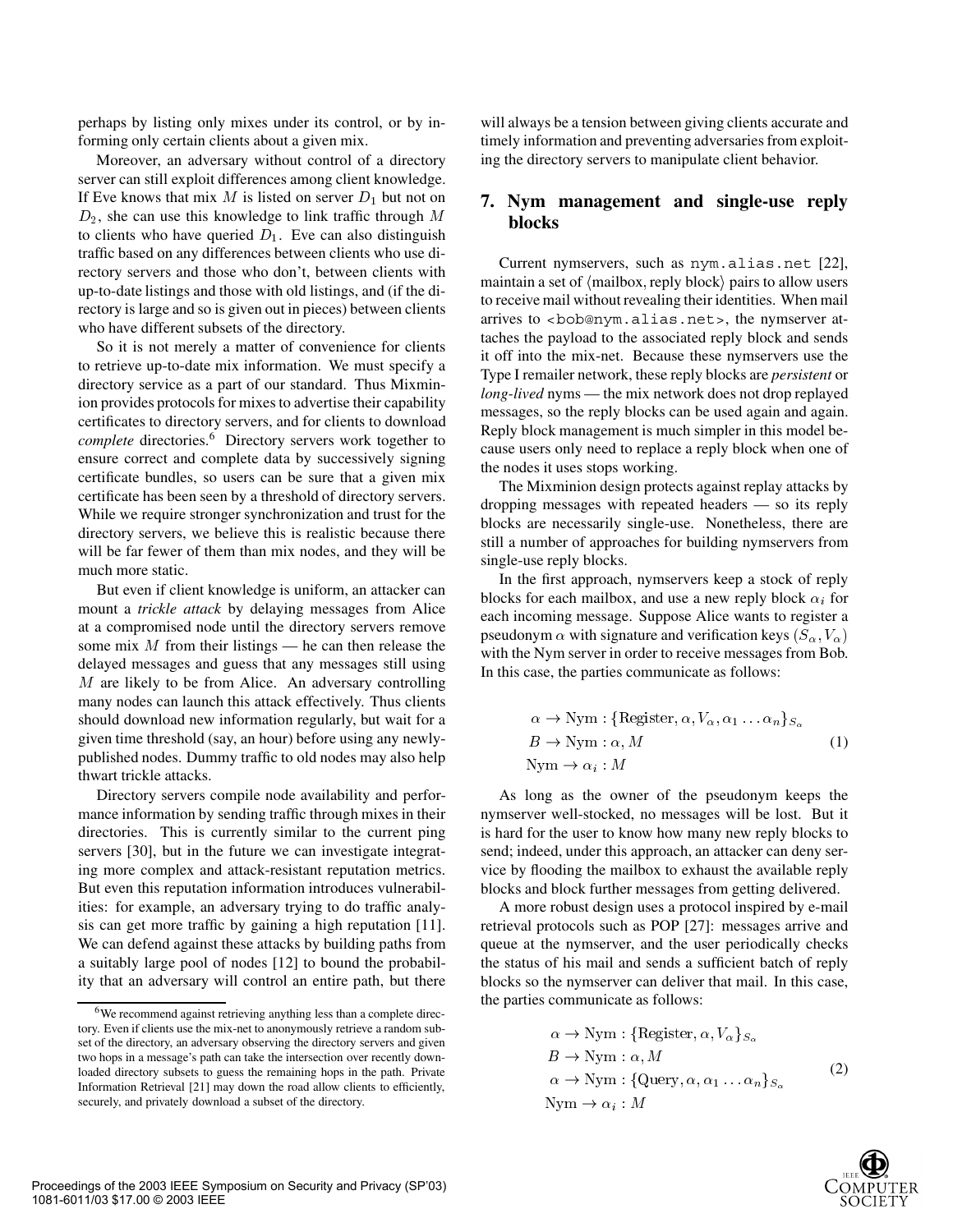In this case, the nymserver doesn't need to store any reply blocks. The above flooding attack still works, but now it is exactly like flooding a normal POP mailbox, and the usual techniques (such as allowing the user to delete mails at the server or specify which mails to download and let the others expire) work fine. The user can send a set of indices to the server after successfully receiving some messages, to indicate that they can now be deleted.

Of course, there are different legal and security implications for the two designs. In the first design, no mail is stored on the server, but it must keep valid reply blocks on hand. The second case is in some sense more secure because the server need not store any reply blocks, but it also creates more liability because the server keeps mail for each recipient until it is retrieved. The owner of the pseudonym could provide a public key that the nymserver uses to immediately encrypt all incoming messages to limit the amount of time the nymserver keeps plaintext messages.

The best implementation depends on the situations and preferences of the volunteers running the nymservers. We hope that as we gain more experience with their needs and the needs of their users, we will converge on a suitable model.

#### **8. Maintaining anonymity sets**

#### **8.1. Batching Strategy**

Low-latency systems like Onion Routing aim to provide anonymity against an adversary who is not watching both Alice and Bob [39]. If the adversary watches both, he can for instance count packets and observe packet timing to become confident that they are communicating. Because Mixminion aims to defeat even a global passive adversary, we must address this end-to-end timing vulnerability.

Further, because our adversary can send and delay messages, he can manipulate the batch of messages entering a mix so the only message unknown to him in the batch is the target message. This approach is known as the *blending attack* because the adversary blends his own recognizable messages with the honest messages in the batch [36]. By repeatedly attacking each mix in the path, the adversary will link Alice and Bob.

Mixminion nodes use a *timed dynamic-pool* batching strategy [36] adapted from Mixmaster. Rather than simply processing each message as soon as it arrives, each mix keeps a pool of messages. New messages arrive, are decrypted, and enter the pool. The mix fires every  $t$  seconds, but only if the pool contains at least a threshold of messages. If the mix fires, it randomly chooses a constant fraction of the pool messages (say, 60%) to deliver.

Since the number of messages delivered each round is based on the rate of incoming messages, an attacker cannot overflow the pool with sustained flooding. These mixes also increase the cost of the blending attack: while the *number* of messages coming out increases as the rate of incoming messages increases, the chance that any given message will leave the pool remains constant. Thus it is impossible to arrange to completely flush the mix with high probability in one flush. An adversary is forced to spend multiple intervals (and thus delay other messages for considerable time) first to flush the original honest messages from the mix, and again to flush the target message from the mix. This delay can be noticed by the other mixes, because they communicate over TLS with a heartbeat to detect delays.

This batching strategy also increases the cost of intersection attacks by providing large anonymity sets for each message in the network. Because a message could plausibly have been held in a pool for several rounds at each mix, the set of possible senders when Bob receives the target message is large.

#### **8.2. Dummy policy**

Dummy traffic (sending extra messages that are not actually meant to be read or used, to confuse the adversary) is an old approach to improving anonymity, but its efficacy is still not well analyzed.

One use for dummies is to weaken the intersection attack, perhaps by letting mixes introduce dummies addressed to actual users. But to do this, each mix must know all the users in the system: if a mix only delivers dummies to a subset of the users, an adversary can distinguish with better than even probability between a dummy and a legitimate message. While there is some initial research on the subject [5], we currently know no practical way to use dummies to provably help against the intersection attack. Thus Mixminion does not at present incorporate dummies to or from users.

Instead, we incorporate mix-to-mix dummies to weaken the blending attack. As described in Section 8.1 above, our timed dynamic-pool batching strategy already increases the cost of the blending attack because the adversary needs to keep flushing the mix until all honest messages are out but once the adversary has done so, he can be certain that no honest messages remain. In the second phase of the attack, he again needs to flush until the target message comes out, but once it does, he can be certain of recognizing it. To prevent this, Mixminion employs the following dummy policy, as suggested in [36]: each time the mix fires, it also sends out a number of dummies chosen from a geometric distribution. These dummies travel a number of hops chosen uniformly between <sup>1</sup> and <sup>4</sup>. The blending attack is now harder — the adversary can no longer single out the target message in the outgoing batch, and so must track each of the dummies along with the original target message.

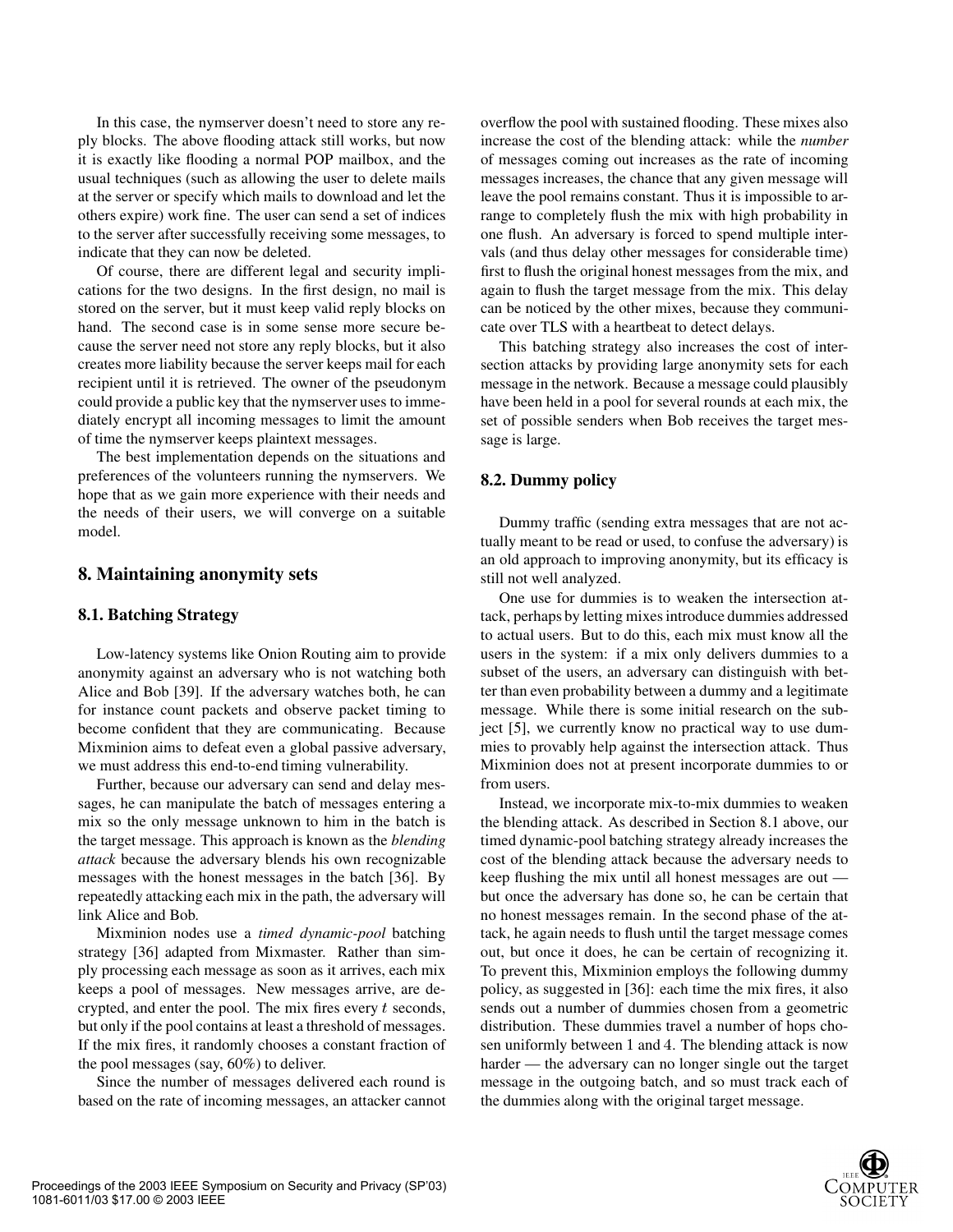During normal traffic, these dummies have little effect on anonymity. They aim to protect anonymity in times of low traffic — either when there are actually few messages going through the mix, or when most messages are created by the adversary.

## **8.3. Choosing paths when transmitting many messages**

When Alice (the owner of a pseudonym) downloads her mail from a nymserver, she will likely receive many separate messages. Similarly, if Alice uses Mixminion as a transport layer for higher-level applications, sending a large file means sending many Mixminion messages, because of their fixed size. Conventional wisdom suggests that she should pick a different path for every message, but an adversary that owns all the nodes in *any* of the paths could learn her identity — without any work at all. Even an adversary owning a small fraction of the network can perform this attack, since each Mixminion payload is small.

Alice thus seems most likely to maintain her unlinkability by sending all the messages over the same path. On the other hand, a passive adversary can watch the flood of messages traverse that path.

A compromise approach is to pick a small number of paths and use them together. By sending out the messages over time rather than all at once, and assuming more people than just Bob are receiving many messages, the pool mixes will create a large anonymity set of possible senders. However, a complete solution to the intersection attack remains an open problem.

# **9. Attacks and Defenses**

Below we summarize a variety of attacks and how well our design withstands them.

#### 1. **Mix attacks**

- *Compromise a mix.* Messages traverse multiple mixes, so compromising a single mix, even a crossover point, does not gain much.
- *Compromise a mix's private key.* Again, controlling a single mix is of limited use. Further, periodic mix key rotation limits the window of time in which to attack the next mix in the target message's path.
- *Replaying messages.* Mixes remember header cryptographic checksums of previously seen messages; after key rotation these old headers can no longer be decrypted.
- *Delaying messages.* The adversary can delay messages and release them when certain network parameters (eg traffic volume) are different. The efficacy of this attack is poorly understood, but it may well be quite damaging [36]. Imposing a deadline on transmission at each hop may help [11].
- *Dropping messages.* The adversary can drop messages with the hope that users will notice and resend. If the user must resend, she should use the same path, to prevent the adversary from forcing her onto an adversary-controlled path (see Section 8.3).
- *Tagging messages.* Mixes detect modified headers immediately using checksums. The payload can still be tagged, but the "swap" step along with SPRP encryption from Section 4.1 provide protection.
- *N*1 *attack (trickle, flooding)* The "timed dynamic-pool" batching strategy from Section 8.1, along with our dummy policy, limits the effectiveness of these blending attacks.

### 2. **Passive attacks**

- *Intersection attack.* Our dynamic-pool batching strategy from Section 8.1 spreads out the messages over time, increasing the set of possible senders for a given received message and thus increasing the cost of an intersection attack. However, a complete solution remains an open problem [5].
- *Textual analysis.* Mixminion provides location anonymity, not data anonymity. Users are responsible for making sure their messages do not reveal identifying information. Such attacks are practical, and therefore a real threat, as documented in [34].

#### 3. **Exit attacks**

- *Partition traffic by delivery method.* We encourage recipients to use one of only a few delivery methods, so we can maintain sufficient anonymity sets for each.
- *Partition traffic by exit capabilities.* Delivery methods should be standardized; users should be suspicious of delivery methods only offered by a few exit nodes.
- *Use the mix network to send hate mail, etc.* We allow recipients to opt out of receiving further mail. Still, we must have enough nodes that

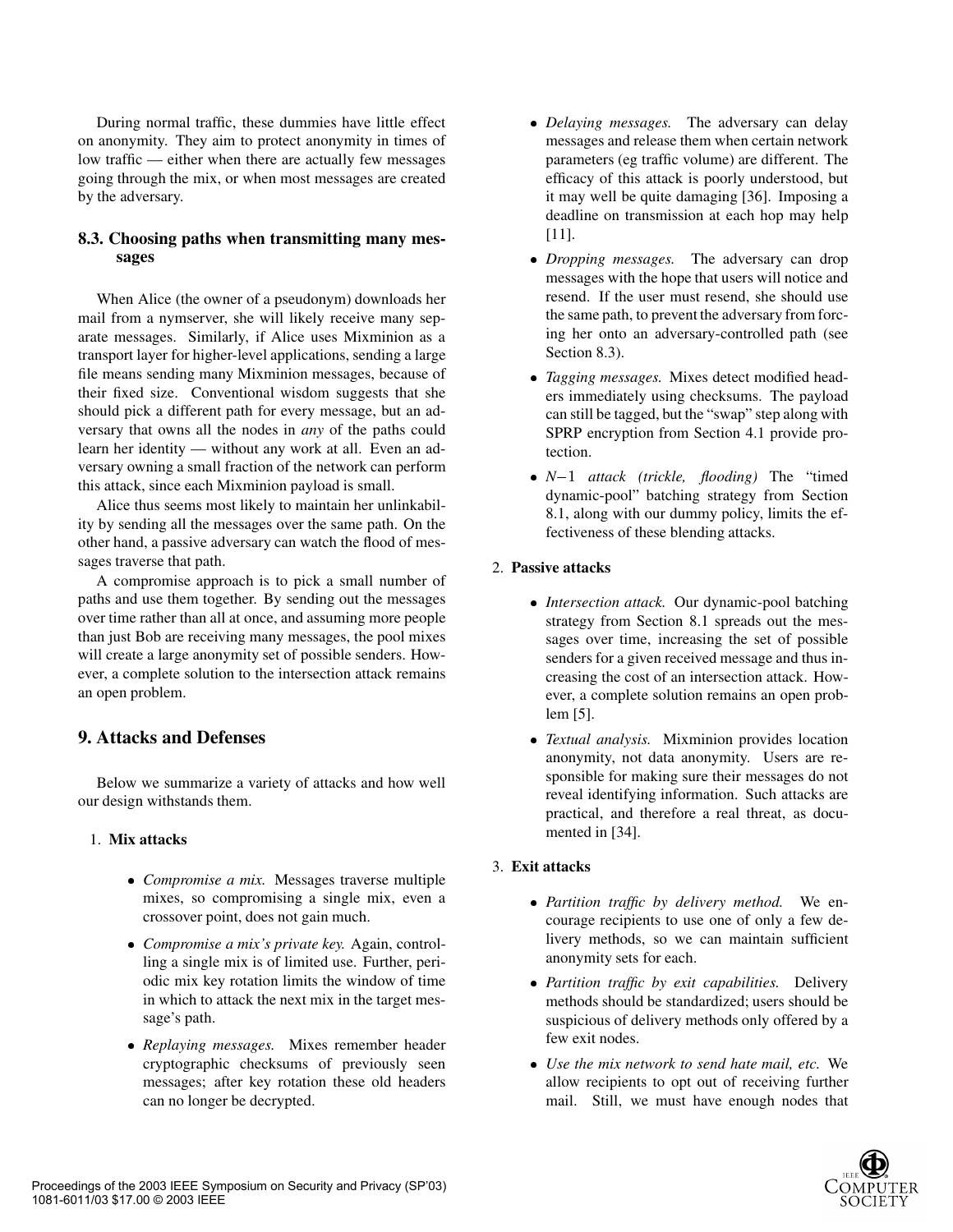can withstand complaints stemming from abusive email, or it will be too easy for an adversary to monitor all exit nodes in the network.

### 4. **Directory attacks**

- *Compromise a directory server.* Identical directory listings are served by a small group of servers and signed by all. We assume that a threshold of these directory servers will remain honest.
- *Exploit differences in client directory knowledge.* By only updating directory information nightly, by designing client software to pull updates as soon as possible after their release, and by ensuring that clients have the entire directory, we can limit this attack.
- *Delay mix messages until directory information changes.* The fact that clients delay using new information, along with dummy traffic sent to delisted destinations and expired keys, should mitigate this attack. Again, imposing a deadline on transmission at each hop may help more [11].
- *Sign somebody else up as a mix.* Signatures on capability blocks prevent others from forging blocks to the directory servers.
- *Flood the directories with nonfunctional mix entries; run highly reliable mixes to gain traffic for analysis; attack honest mixes to encourage users to start using the dishonest ones.* Availability and reliability statistics should mitigate some of these problems, but they introduce problems of their own. They are an area of active research [11, 12].

# **10. Future Directions and Open Problems**

This design document represents the first step in peer review of the Type III remailer protocol. Many of the ideas, ranging from the core design to peripheral design choices, need more attention:

- We need more research on batching strategies that resist blending attacks [36] as well as intersection attacks on asynchronous free routes [6]. In particular the anonymity they provide during normal operation or under attack must be balanced with other properties such as latency and reliability.
- We need a more thorough investigation of multiplemessage tagging attacks and an analysis of how to safely choose paths when sending many messages. When a message to be sent is larger than the Mixminion payload size, we need a strategy to fragment it and

reconstruct it at the recipient's end. We can use retransmission strategies or forward error correction codes to recover if some messages are lost.

- Can we keep the indistinguishability of forward messages and replies using a simpler design? We need to prove that our design provides *bit-wise unlinkability* between the input bit-patterns of messages and the messages coming out of the network.
- Currently, reply messages can be distinguished from plaintext forward messages at the exit nodes: the former exit as encrypted data, and the latter do not. We prevent further partitioning by arranging encrypted forward messages to blend in with the reply messages, but even this degree of distinguishability is unsettling. Finding further means to mitigate this problem would be helpful.
- A *synchronous batching* approach, where messages have deadlines for each hop, may allow easier anonymity analysis, and may provide much larger anonymity sets because all messages entering the mixnet in a given time interval are mixed together. A cascade is the simplest example of this approach, but we should consider mechanisms for free-route synchronous mixes. We could greatly improve our protection against message delaying attacks and the partitioning attacks discussed in Section 5.4. On the other hand, the costs are greater network synchronization and overhead, and less mix operator flexibility.
- We need stronger intuition about how to use dummy messages. Such messages can be inserted between nodes as link padding, or as actual multi-hop Mixminion messages. We must develop a more analytically justified approach to determine which parties send dummy messages, how many they send, and when they send them.

While many people have speculated about the benefits of dummy traffic, we have not yet seen any convincing analysis. For this reason, while Mixminion is flexible enough to support them, we plan to leave dummies out of the design (other than their minimal use in Section 8.1) until their effects on anonymity are better understood.

We have working code which implements most of the designs described in this paper, with acceptable performance even using 2048 bit RSA keys (800KB of messages per second on a 1GHz Athlon). We invite interested developers to join the mixminion-dev mailing list and examine the more detailed Mixminion specification [24].

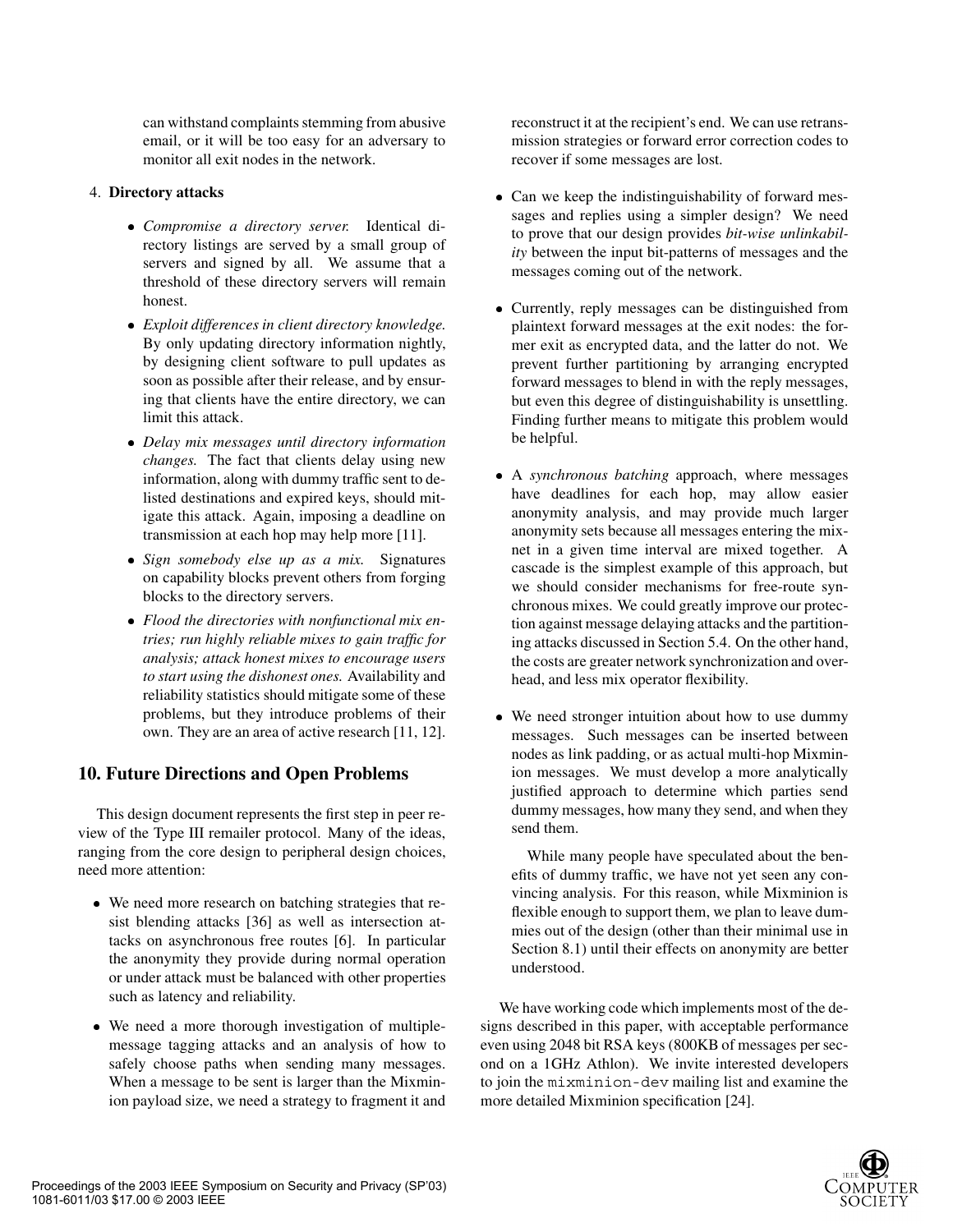### **11. Acknowledgments**

This paper incorporates ideas from the Mixmaster development team, particularly Len Sassaman, Scott Renfro, Peter Palfrader, Ulf Möller, Lance Cottrell, and Bram Cohen, to improve the Type II remailer protocol; their effort was abandoned in favor of Mixminion.

Susan Born, Lucky Green, David Hopwood, David Mazières, Peter Palfrader, Len Sassaman, Andrei Serjantov, Robyn Wagner, and Bryce "Zooko" Wilcox-O'Hearn provided helpful design discussions, editing, and suggestions. We further thank all the unnamed cypherpunks out there who have worked on remailer issues for the past decades.

## **References**

- [1] M. Abe. Universally verifiable MIX with verification work independent of the number of MIX servers. In *EUROCRYPT 1998*. Springer-Verlag, LNCS 1403, 1998.
- [2] R. Anderson and E. Biham. Two practical and provably secure block ciphers: BEAR and LION. In *International Workshop on Fast Software Encryption*. Springer-Verlag, 1996. <http://citeseer.nj.nec.com/ anderson96two.html>.
- [3] A. Back, U. Möller, and A. Stiglic. Traffic analysis attacks and trade-offs in anonymity providing systems. In I. S. Moskowitz, editor, *Information Hiding (IH 2001)*, pages 245–257. Springer-Verlag, LNCS 2137, 2001. <http://www.cypherspace.org/adam/pubs/ traffic.pdf>.
- [4] O. Berthold, H. Federrath, and S. Köpsell. Web MIXes: A system for anonymous and unobservable Internet access. In H. Federrath, editor, *Designing Privacy Enhancing Technologies: Workshop on Design Issue in Anonymity and Unobservability*, pages 115–129. Springer-Verlag, LNCS 2009, 2000.
- [5] O. Berthold and H. Langos. Dummy traffic against long term intersection attacks. In R. Dingledine and P. Syverson, editors, *Privacy Enhancing Technologies (PET 2002)*. Springer-Verlag, LNCS 2482, 2002.
- [6] O. Berthold, A. Pfitzmann, and R. Standtke. The disadvantages of free MIX routes and how to overcome them. In H. Federrath, editor, *Designing Privacy Enhancing Technologies: Workshop on Design Issue in Anonymity and Unobservability*, pages 30–45. Springer-Verlag, LNCS 2009, 2000. <http://www.tik.ee.ethz.ch/ ˜weiler/lehre/netsec/Unterlagen/anon/ disadvantages berthold.pdf>.
- [7] D. Chaum. Untraceable electronic mail, return addresses, and digital pseudo-nyms. *Communications of the ACM*, 4(2), February 1982. <http://www.eskimo.com/ ˜weidai/mix-net.txt>.
- [8] L. Cottrell. Mixmaster and remailer attacks. <http://www.obscura.com/˜loki/remailer/ remailer-essay.html>.
- [9] Y. Desmedt and K. Kurosawa. How to break a practical MIX and design a new one. In *EUROCRYPT 2000*. Springer-Verlag, LNCS 1803, 2000. <http://citeseer.nj. nec.com/447709.html>.
- [10] T. Dierks and C. Allen. The TLS Protocol Version 1.0. IETF RFC 2246, January 1999. <http://www. rfc-editor.org/rfc/rfc2246.txt>.
- [11] R. Dingledine, M. J. Freedman, D. Hopwood, and D. Molnar. A Reputation System to Increase MIX-net Reliability. In I. S. Moskowitz, editor, *Information Hiding (IH 2001)*, pages 126–141. Springer-Verlag, LNCS 2137, 2001. <http://www.freehaven.net/papers.html>.
- [12] R. Dingledine and P. Syverson. Reliable MIX Cascade Networks through Reputation. In M. Blaze, editor, *Financial Cryptography (FC '02)*. Springer-Verlag, LNCS (forthcoming), 2002.

<http://www.freehaven.net/papers.html>.

- [13] J. Furukawa and K. Sako. An efficient scheme for proving a shuffle. In J. Kilian, editor, *CRYPTO 2001*. Springer-Verlag, LNCS 2139, 2001.
- [14] C. Gulcu and G. Tsudik. Mixing E-mail with Babel. In *Network and Distributed Security Symposium - NDSS '96*. IEEE, 1996.
	- <http://citeseer.nj.nec.com/2254.html>.
- [15] J. Helsingius. anon.penet.fi press release. <http://www.penet.fi/press-english. html>.
- [16] M. Jakobsson. Flash Mixing. In *Principles of Distributed Computing - PODC '99*. ACM Press, 1999. <http://citeseer.nj.nec.com/ jakobsson99flash.html>.
- [17] M. Jakobsson and A. Juels. An optimally robust hybrid mix network (extended abstract). In *Principles of Distributed Computing - PODC '01*. ACM Press, 2001. <http:// citeseer.nj.nec.com/492015.html>.
- [18] A. Jerichow, J. Müller, A. Pfitzmann, B. Pfitzmann, and M. Waidner. Real-Time MIXes: A Bandwidth-Efficient Anonymity Protocol. IEEE Journal on Selected Areas in Communications, 1998. <http://www.zurich.ibm. com/security/publications/1998.html>.
- [19] D. Kesdogan, M. Egner, and T. Büschkes. Stop-and-go MIXes providing probabilistic anonymity in an open system. In *Information Hiding (IH 1998)*. Springer-Verlag, LNCS 1525, 1998. <http://www.cl.cam.ac.uk/ ˜fapp2/ihw98/ihw98-sgmix.pdf>.
- [20] M. Luby and C. Rackoff. How to construct pseudorandom permutations from pseudorandom functions. *SIAM Journal on Computing*, 17(2):373–386, 1988.
- [21] T. Malkin. *Private Information Retrieval*. PhD thesis, MIT, 2000.

<http://toc.lcs.mit.edu/˜tal/pubs.html>. [22] D. Mazières and M. F. Kaashoek. The Design, Implementa-

- tion and Operation of an Email Pseudonym Server. In  $5<sup>th</sup>$ *ACM Conference on Computer and Communications Security (CCS'98)*. ACM Press, 1998. <http://www.scs.cs.nyu.edu/˜dm/>.
- [23] M. Mitomo and K. Kurosawa. Attack for Flash MIX. In *ASIACRYPT 2000*. Springer-Verlag, LNCS 1976, 2000. <http://citeseer.nj.nec.com/450148. html>.